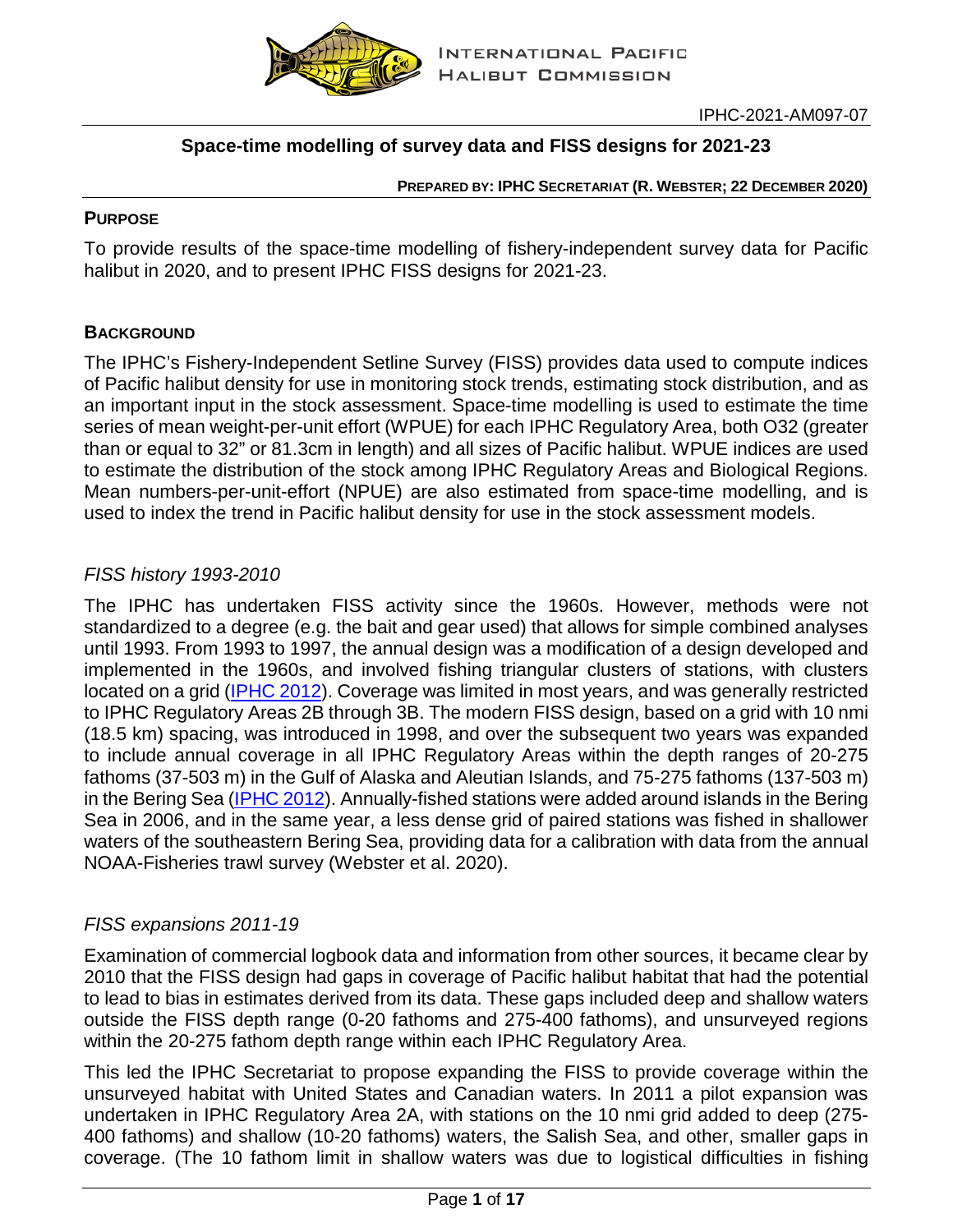longline gear in shallower waters.) A second expansion in IPHC Regulatory Area 2A was completed in 2013, with a pilot California survey between latitudes of 40-42°N.

The full expansion program began in 2014 and continued through 2019, with the goal of sampling the entire FISS design of 1,890 stations in the shortest time logistically possible. Each year included FISS expansions in one or two IPHC Regulatory Areas:

- 2014: IPHC Regulatory Areas 2A and 4A
- 2015: IPHC Regulatory Area 4CDE eastern Bering Sea flats
- 2016: IPHC Regulatory Area 4CDE shelf edge
- 2017: IPHC Regulatory Areas 2A and 4B
- 2018: IPHC Regulatory Areas 2B and 2C
- 2019: IPHC Regulatory Areas 3A and 3B

The FISS expansion program has allowed us to build a consistent and complete picture of Pacific halibut density throughout its range in Convention waters. Sampling the full FISS design has reduced bias as noted above, and, in conjunction with space-time modelling of survey data (see below), has improved precision. This has also allowed the Commission to, for the first time, fully quantify the uncertainty associated with estimates based on partial sampling of the species range. It has also provided us with a complete set of observations over the full FISS design (Figure 1) from which an optimal subset of stations can be selected when devising annual FISS designs. Note that in the Bering Sea, the full FISS design does not provide complete spatial coverage, and FISS data are augmented with calibrated data from National Marine Fisheries Service (NMFS) and Alaska Department of Fish and Game (ADFG) trawl surveys (stations can vary by year – 2019 designs are shown in Figure 1).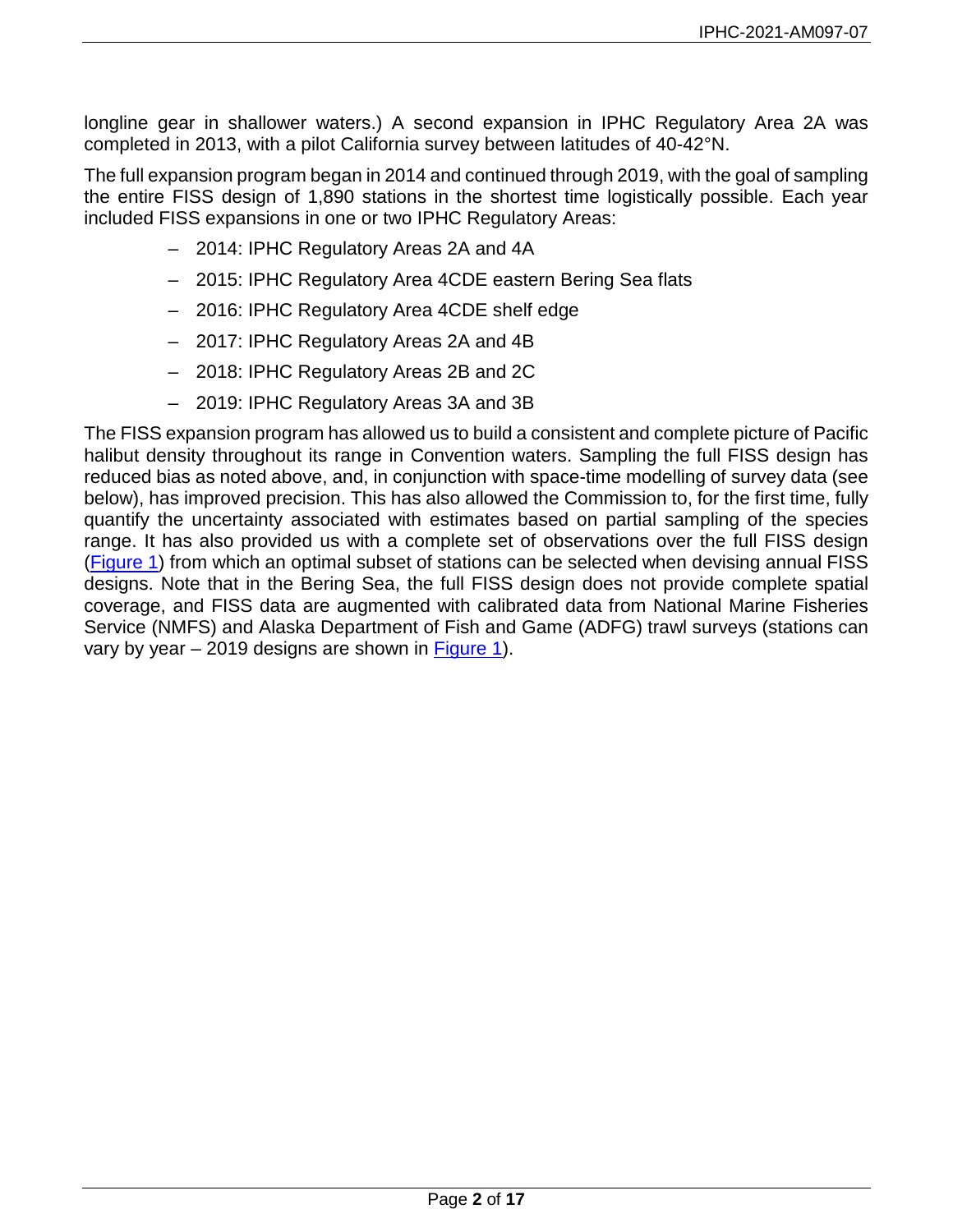

INTERNATIONAL PACIFIC **HALIBUT COMMISSION** 



Figure 1. Map of the full 1890 station FISS design, with orange circles representing stations available for inclusion in annual sampling designs, and other colours representing trawl stations from 2019 NOAA-Fisheries and ADFG surveys used to provide complementary data for Bering Sea modelling.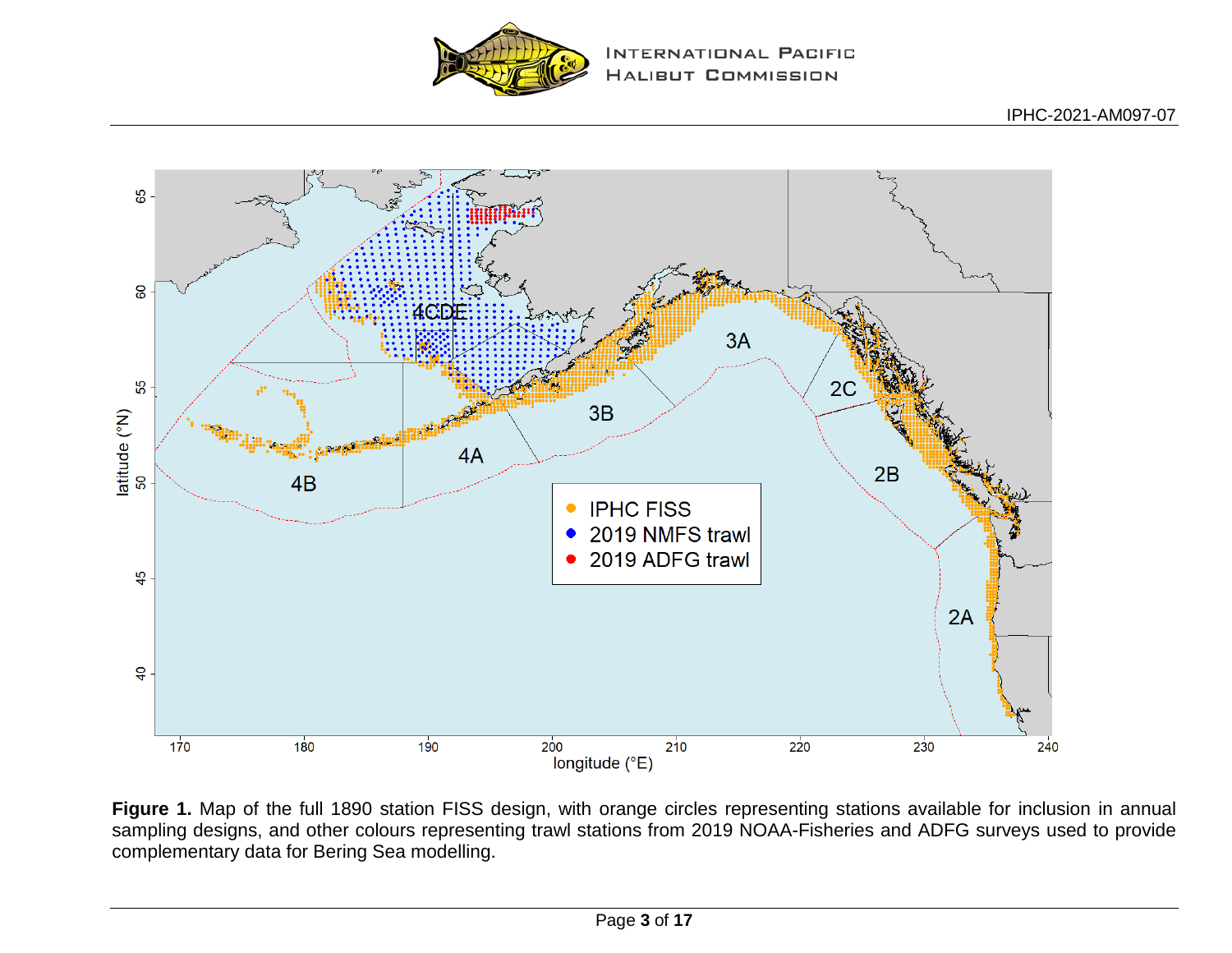

## *Space-time modelling*

In 2016, a space-time modelling approach was introduced to estimate time series of weight and numbers-per-unit-effort (WPUE and NPUE), and to estimate the stock distribution of Pacific halibut among IPHC Regulatory Areas. This represented an improvement over the largely empirical approach used previously, as it made use of additional information within the survey data regarding the degree of spatial and temporal of Pacific halibut density, along with information from covariates such as depth (see [Webster 2016,](https://www.iphc.int/uploads/pdf/rara/iphc-2015-rara25.pdf) [2017\)](https://www.iphc.int/uploads/pdf/rara/iphc-2016-rara26.pdf). It also allowed a more complete of accounting of uncertainty, for example, prior to the use of space-time modelling, uncertainty due to unsurveyed regions in each year was ignored in the estimation. The IPHC's Scientific Review Board (SRB) has provided supportive reviews of the space-time modelling approach (e.g. [IPHC-2018-SRB013-R\)](https://www.iphc.int/uploads/pdf/srb/srb013/iphc-2018-srb013-r.pdf), and the methods were recently published in a peerreview journal (Webster et al. 2020).

### *FISS design objectives*

The primary purpose of the annual FISS is to sample Pacific halibut to provide data for the stock assessment and estimates of stock distribution for use in the development of an IPHC management procedure. The priority of a rationalised FISS is therefore to maintain or enhance data quality (precision and bias) by establishing baseline sampling requirements in terms of station count, station distribution and skates per station. Potential considerations that could add to or modify the design are logistics and cost (secondary design layer), and FISS removals (impact on the stock), data collection assistance for other agencies, and IPHC policies (tertiary design layer). These priorities are outlined in [Table 1.](#page-3-0)

| <b>Priority</b>                                                                                 | <b>Objective</b>                                                                    | <b>Design Layer</b>                                                                                                                              |  |
|-------------------------------------------------------------------------------------------------|-------------------------------------------------------------------------------------|--------------------------------------------------------------------------------------------------------------------------------------------------|--|
| Primary                                                                                         | Sample Pacific halibut for stock<br>assessment and stock distribution<br>estimation | Minimum sampling requirements in terms of:<br>Station distribution<br>$\bullet$<br>Station count<br>$\bullet$<br>Skates per station<br>$\bullet$ |  |
| Secondary                                                                                       | Long term revenue neutrality                                                        | Logistics and cost: operational feasibility and<br>cost/revenue neutrality                                                                       |  |
| Tertiary<br>Minimize removals, and assist others<br>where feasible on a cost-recovery<br>basis. |                                                                                     | Removals: minimize impact on the stock while<br>meeting primary priority<br>Assist: assist others to collect data on a cost-<br>recovery basis   |  |
|                                                                                                 |                                                                                     | IPHC policies: ad-hoc decisions of<br>the<br>Commission regarding the FISS design                                                                |  |

<span id="page-3-0"></span>**Table 1.** Prioritization of FISS objectives and corresponding design layers.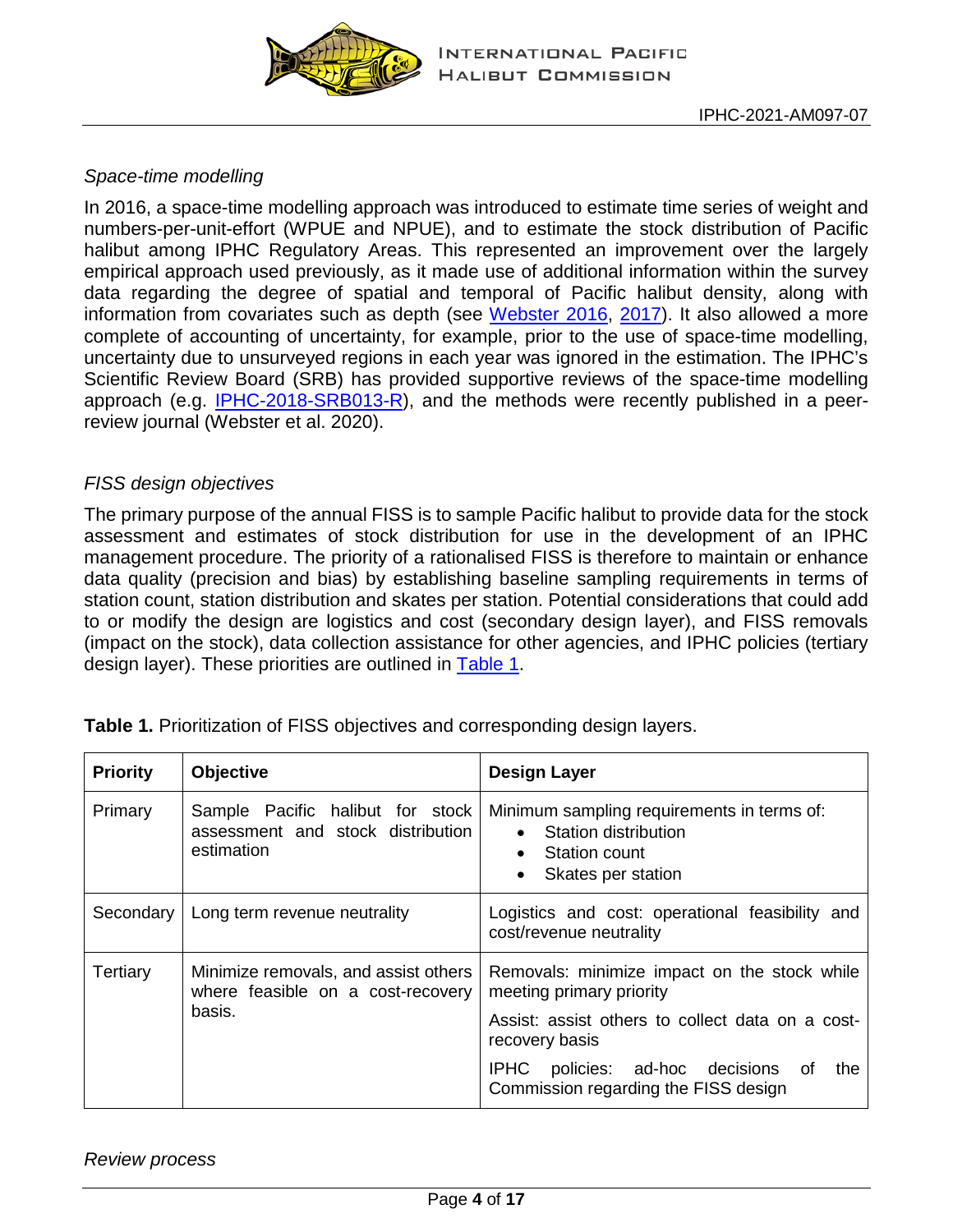At the 96<sup>th</sup> Session of the IPHC Annual Meeting (AM096) in February 2020, alternative designs were presented to IPHC Commissioners that had been evaluated based on scientific criteria [\(IPHC-2020-AM096-07\)](https://www.iphc.int/uploads/pdf/am/2020am/iphc-2020-am096-07.pdf), in particular, meeting specific precision targets (coefficients of variation, CVs, below 15%) for WPUE and NPUE indices, and ensuring low probability of large bias in estimators of those indices. These evaluation methods had been previously reviewed by the SRB at SRB014 [\(IPHC-2019-SRB014-05](https://www.iphc.int/uploads/pdf/srb/srb014/iphc-2019-srb014-05.pdf) Rev\_1) with application to IPHC Regulatory Areas 4B and (in [presentation\)](https://www.iphc.int/uploads/pdf/srb/srb014/ppt/iphc-2019-srb014-05-p.pdf) 2A, and introduced to Commissioners at IM095 [\(IPHC-2019-IM095-07](https://www.iphc.int/uploads/pdf/im/im095/iphc-2019-im095-07.pdf) Rev\_1). While development of the proposed designs focused on the Primary Objective of the FISS [\(Table 1\)](#page-3-0), logistics and cost (Secondary Objective) were also considered in developing proposals based on annual sampling of subareas of each IPHC Regulatory Area on a rotating basis.

Following the completion of the coastwide FISS expansion efforts, 2019/2020 was the first year fully rationalised designs could be proposed. It is expected that the design proposal and review process going forward will be as follows:

- The Secretariat present design proposals to SRB for three subsequent years at the June meeting;
- First review of design proposals by Commissioners will occur at the September work meeting, revised if necessary based on June SRB input;
- Presentation of proposed designs for approval at the November Interim Meeting;
- Ad-Hoc modifications possible at Annual Meeting (due to unforeseen issues arising);
- Adopted AM design for current year modified for cost and logistical reasons prior to summer implementation in FISS (February-April).

Consultation with industry and stakeholders occurs throughout the FISS planning process, and particularly in finalizing design details as part of the FISS charter bid process, when stations can be added to provide for improved logistical efficiency. We also note the opportunities for stakeholder input during public meetings (Interim and Annual Meetings) and through the IPHC's Research Advisory Board.

# **Results of space-time modelling in 2020**

Revisions to the data inputs for space-time modelling of survey data included the use of a smoother curve for calibrating NMFS trawl survey data with IPHC FISS data in the Bering Sea, and the inclusion of snap-gear data in IPHC Regulatory Area 2B modelling. The former was a result of recommendations from reviewers of Webster et al. (2020), in which we presented methods for space-time modelling of Bering Sea survey data.

[Figures 2](#page-5-0) and [3](#page-6-0) show time series estimates of O32 WPUE (most comparable to fishery catchrates) and all sizes NPUE over the 1993-2020 period included in the 2020 space-time modelling. Overall there was an estimated increase of 6% in the coastwide O32 WPUE index, due largely to a 16% increase in Region 3, offset by a 7% decrease in Region 2 [\(Figure 2\)](#page-5-0). Coastwide all sizes NPUE was stable, with just a 1% estimated decrease [\(Figure 3\)](#page-6-0). Estimated 1993-20 time series by IPHC Regulatory Area are in [Appendix A.](#page-15-0)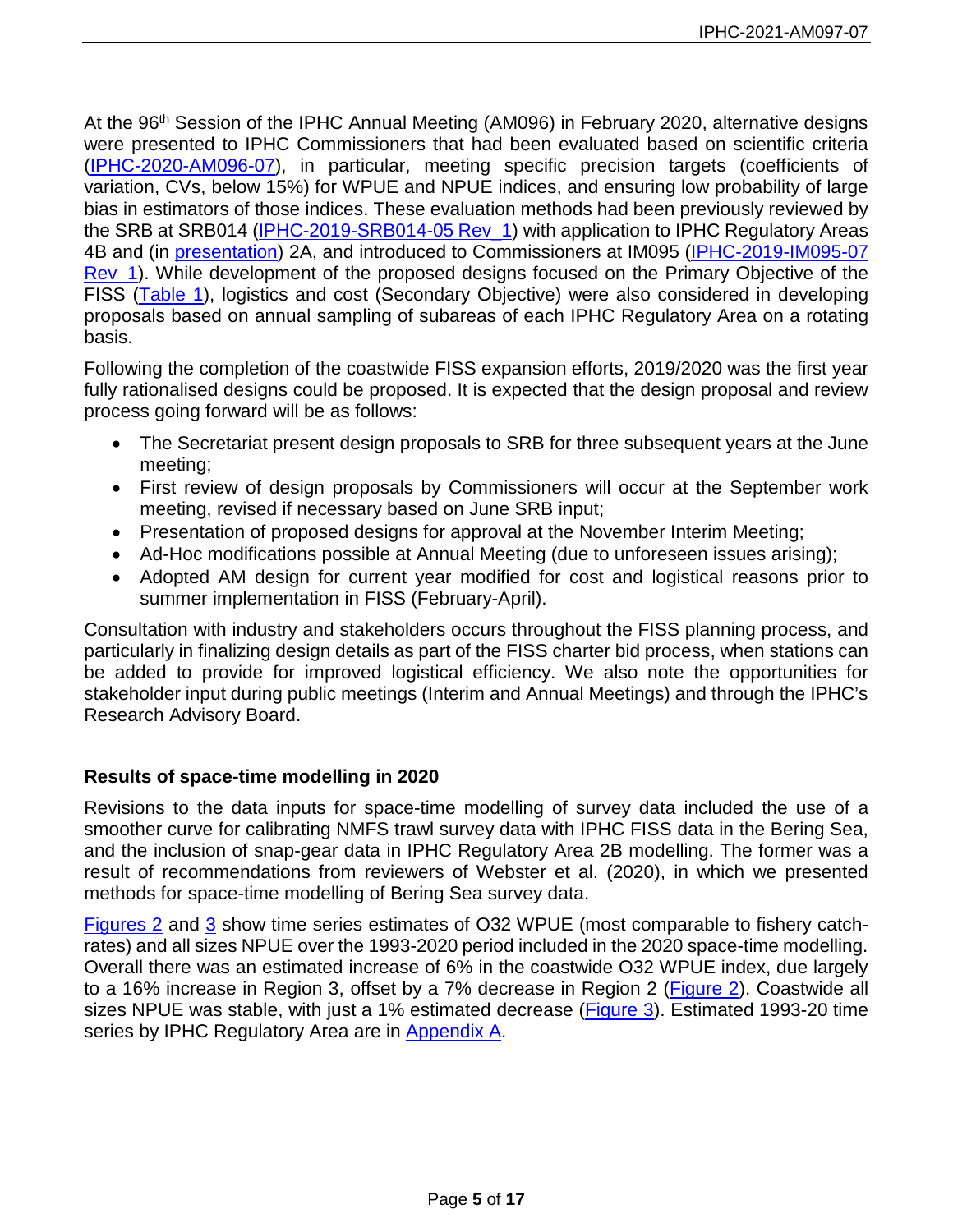<span id="page-5-0"></span>

**Figure 2**. Space-time model output for O32 WPUE for 1993-2020 for Biological Regions. Filled circles denote the posterior means of O32 WPUE for each year. Shaded regions show posterior 95% credible intervals, which provide a measure of uncertainty: the wider the shaded interval, the greater the uncertainty in the estimate. Numeric values in the lower left-hand corners are estimates of the change in mean O32 WPUE from 2019 to 2020.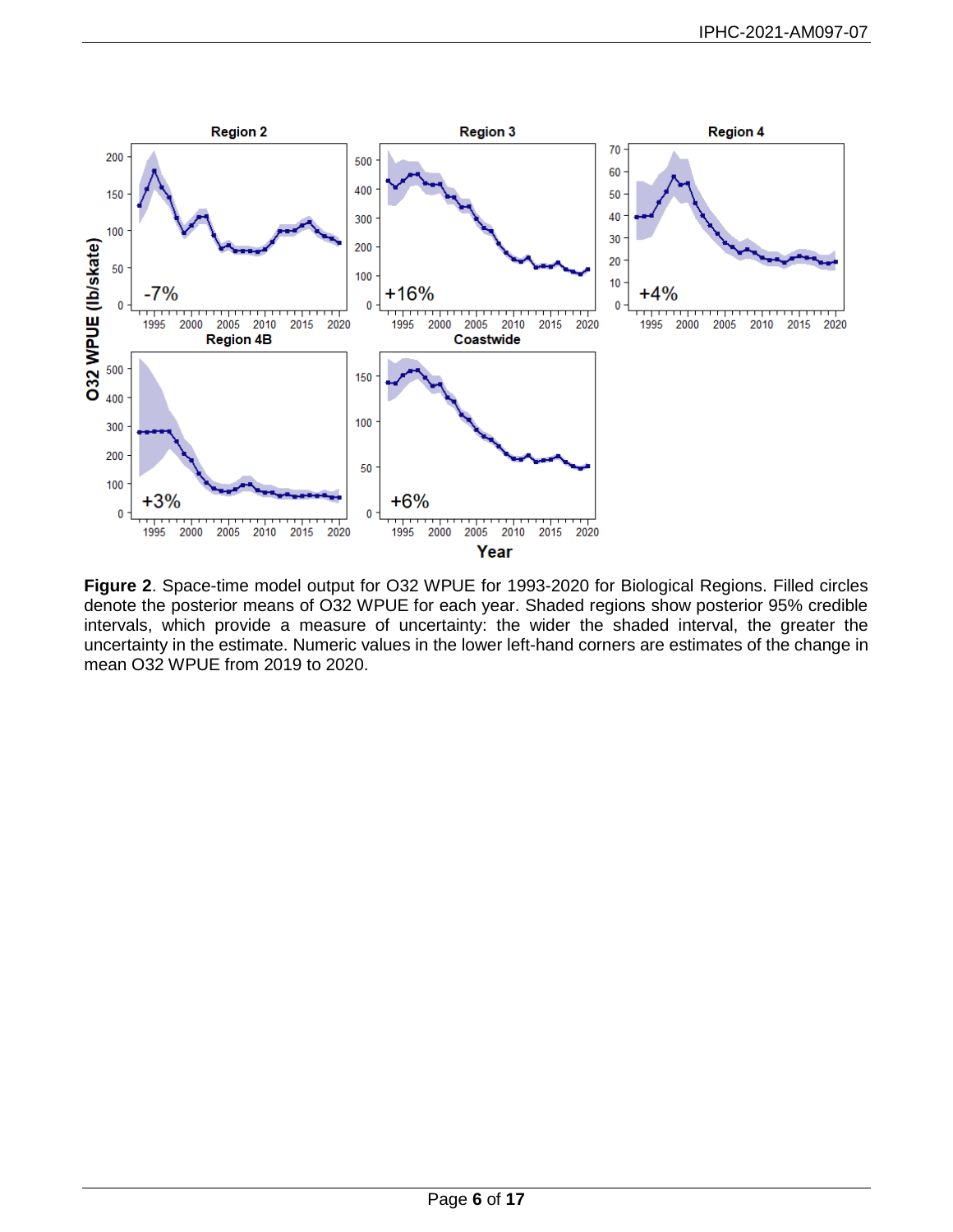<span id="page-6-0"></span>

**Figure 3**. Space-time model output for all sizes NPUE for 1993-2020 for Biological Regions. Filled circles denote the posterior means of all sizes NPUE for each year. Shaded regions show posterior 95% credible intervals, which provide a measure of uncertainty: the wider the shaded interval, the greater the uncertainty in the estimate. Numeric values in the lower left-hand corners are estimates of the change in mean all sizes NPUE from 2019 to 2020.

In Regulatory Area 2B, data from both fixed and snap gears were used in the modelling. Parameters allowing for different catch rates of the two gears were included in the models, and estimates of WPUE and NPUE series were based on model predictions assuming fixed gear to ensure consistency with other Regulatory Areas. Parameter estimates of gear type differences all implied that snap gear catch rates were lower on average  $(Table 2)$  $(Table 2)$ , with estimated catch rate ratios of 0.72 to 0.83 for the three indices modelled in 2020 (i.e. we estimate snap gear had 72% to 83% of the catch of fixed gear, depending on the index). Posterior 95% credible intervals were all wide, and included the value 1, i.e. no difference in catch rate, meaning that no clear conclusions regarding the relative effectiveness of the two gear types can be drawn from this project on its own. However, the results are generally consistent with those of the much larger gear comparison study in 2019, which estimated a ratio of 0.86 for all three indices. Additional modelling will be used to combine the data from both studies and from future studies to be conducted elsewhere, which will lead to more precise overall estimates of the ratio of catch rates across all IPHC Regulatory Areas.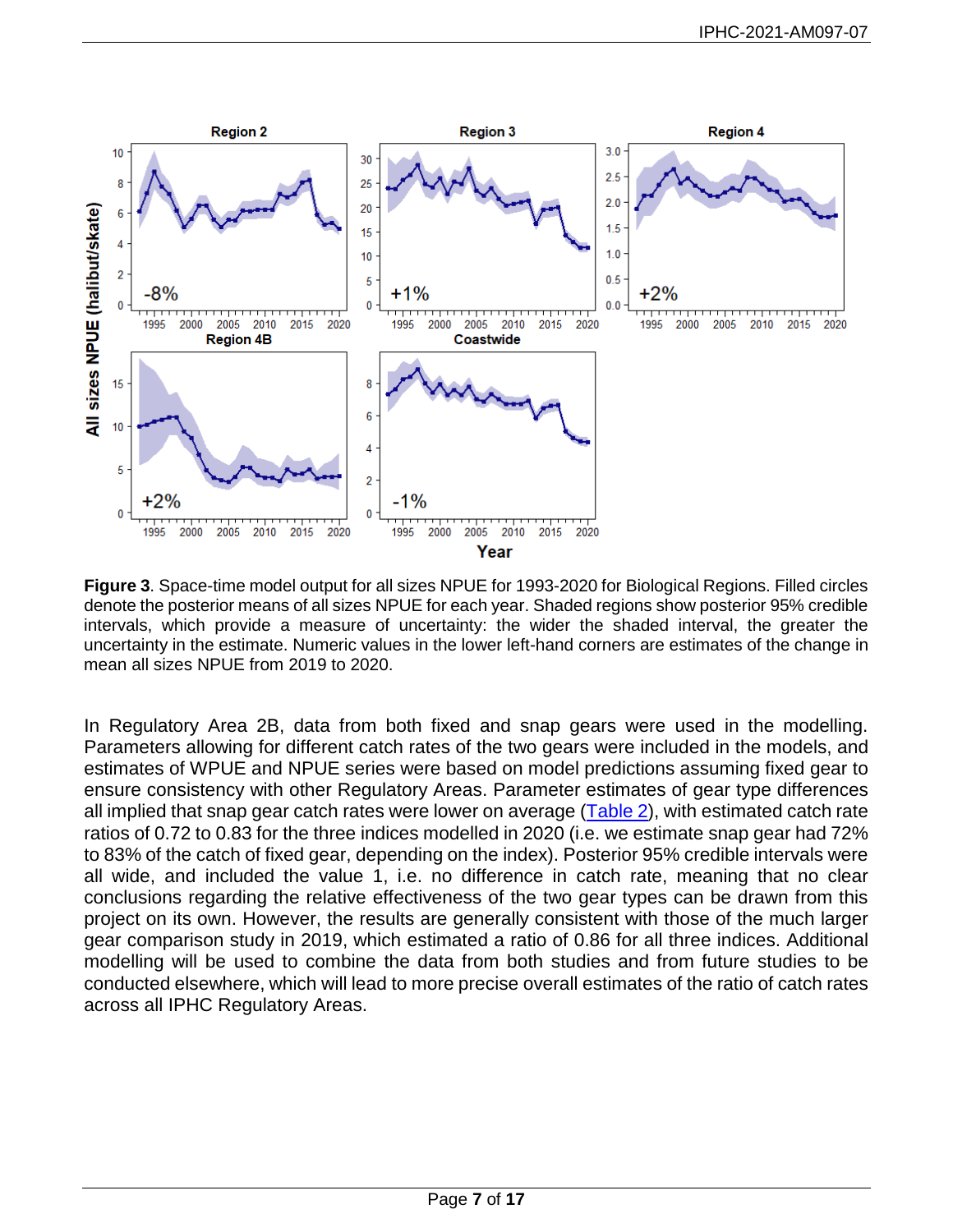<span id="page-7-0"></span>**Table 2.** Posterior estimates of the ratio of snap to fixed gear catch rates for O32 and all sizes WPUE, and all sizes NPUE, from space-time modelling of data from the St James charter region in Regulatory Area 2B in 2020.

| Variable       | Ratio of snap to fixed catch rate |                       |
|----------------|-----------------------------------|-----------------------|
|                | <b>Posterior mean</b>             | 95% credible interval |
| O32 WPUE       | 0.83                              | $0.63 - 1.10$         |
| All sizes WPUE | 0.79                              | $0.60 - 1.03$         |
| All sizes NPUE | 0.72                              | $0.60 - 1.17$         |

### **PROPOSED FISS DESIGNS FOR 2021-23**

Due to budgetary constraints and the impact of COVID-19, neither the proposed nor adopted AM096 designs described below were implemented in 2020. Instead, a design with sampling only within the core areas was undertaken for the 2020 FISS [\(IPHC-2020-CR-013;](https://www.iphc.int/uploads/pdf/cir/2020/iphc-2020-cr-013.pdf) [Figure 4\)](#page-9-0). Because of this, our proposal for 2021-23 is to shift the 2020-22 Secretariat-preferred compromise proposal presented at AM096 (see below) to instead be implemented in 2021-23 [\(Figures 5-7\)](#page-10-0). This design uses efficient subarea sampling in IPHC Regulatory Areas 2A, 4A and 4B, but incorporates a randomized design in IPHC Regulatory Areas 2B, 2C, 3A and 3B (except for the near-zero catch rate inside waters around Vancouver Island), with a sampling rate chosen to keep the sample size close to 1,000 stations in an average year. Outside the core areas, the subarea design allows for logistically efficient sampling, and therefore accounts for the Secondary Objective discussed above [\(Table 1\)](#page-3-0). It is likely that this design represents the maximum effort that can be deployed outside the core areas in coming years, while still meeting the Secondary Objective. These designs were reviewed by the SRB at SRB016 [\(IPHC-2020-](https://www.iphc.int/uploads/pdf/srb/srb016/iphc-2020-srb016-r.pdf) [SRB016-R\)](https://www.iphc.int/uploads/pdf/srb/srb016/iphc-2020-srb016-r.pdf), and SRB017 [\(IPHC-2020-SRB017-R\)](https://www.iphc.int/uploads/pdf/srb/srb017/iphc-2020-srb017-r.pdf). In the report of the latter meeting, the SRB stated the following:

*"The SRB RECOMMENDED that the Commission endorse the final 2021 FISS design as proposed by IPHC Secretariat, and provided at Appendix IVa."; and*

*"The SRB provisionally ENDORSED the 2022 and 2023 FISS design proposals provided at Appendix IVb and IVc, recognizing that these will be reviewed again at subsequent SRB meetings."*

The Commission reviewed the designs at IM096 [\(IPHC-2020-IM096-R\)](https://www.iphc.int/uploads/pdf/im/im096/iphc-2020-im096-r.pdf) and the subsequent Special Session SS09 [\(IPHC-2020-SS09-R\)](https://www.iphc.int/uploads/pdf/sps/ss09/iphc-2020-ss09-r.pdf). At the latter meeting, the Commission recommended that the IPHC Secretariat proceed with an "optimised" version of the design in [Figure 5](#page-10-0) for 2021, in which stations are added to core IPHC Regulatory Areas and skates per station are increased in those areas to optimise the 2021 FISS design for revenue [\(Figure 8\)](#page-13-0).

[IPHC-2020-ID016](https://www.iphc.int/library/documents/post/iphc-2020-ss09-r-report-of-the-9th-special-session-of-the-iphc-ss09) (para. 8) *The Commission RECOMMENDED that the IPHC Secretariat proceed with an 'optimised' version of the 'minimum 2021 FISS design', involving adding an additional ~398 stations within the areas covered by the 'minimum 2021 FISS design' and where feasible, adding additional skates on each station (Fig. 2). The Commission reserved the right to make ad-hoc adjustments to the 2021 FISS at the 97th Session of*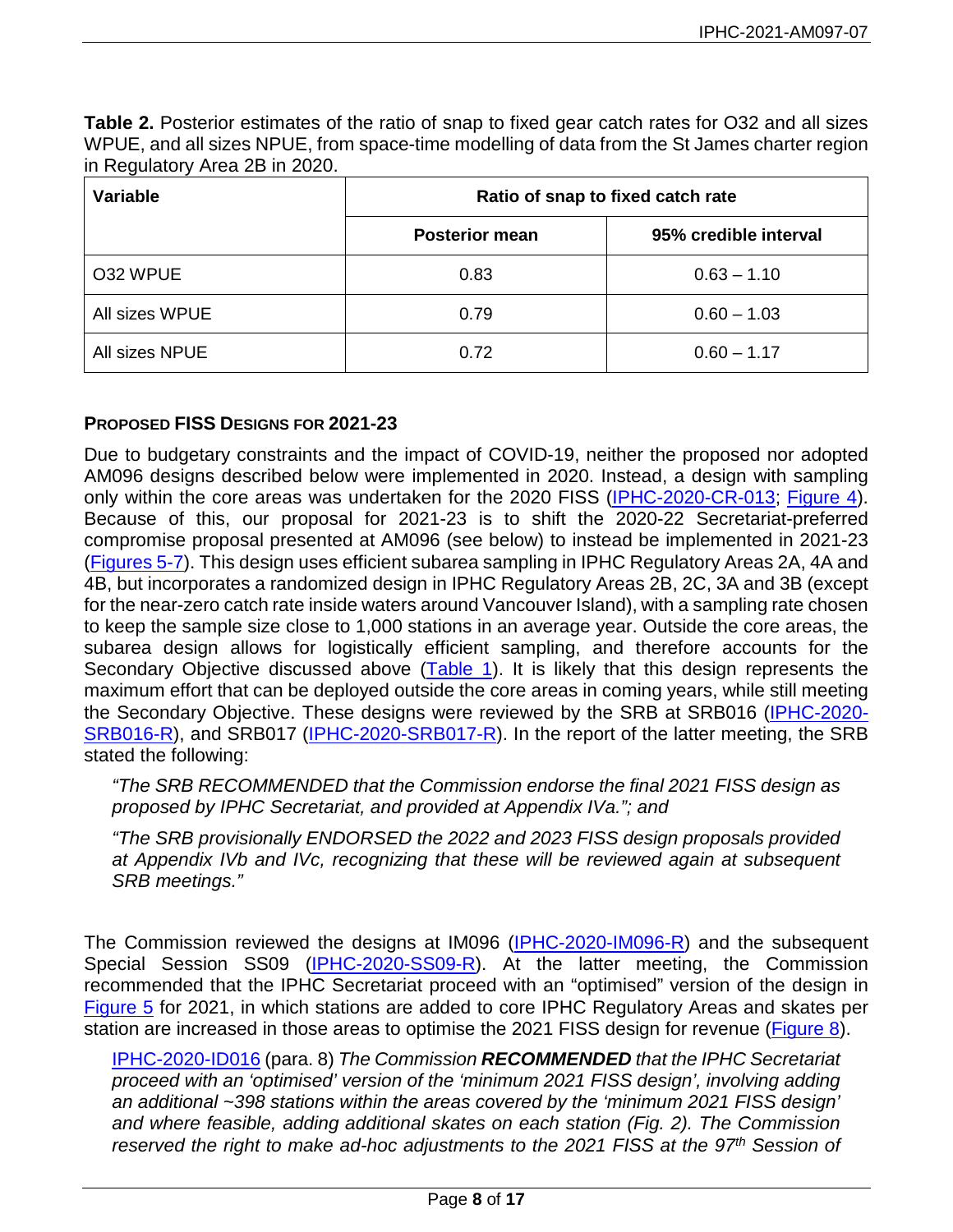*the IPHC Annual Meeting (AM097), based on updated information to be provided by the IPHC Secretariat on IPHC Regulatory Areas 4B and 2A.*

### **RECOMMENDATION**

That the Commission **NOTE** paper IPHC-2021-AM097-07 that provides results of space-time modelling of survey data in 2020 and presents FISS designs for 2021-23.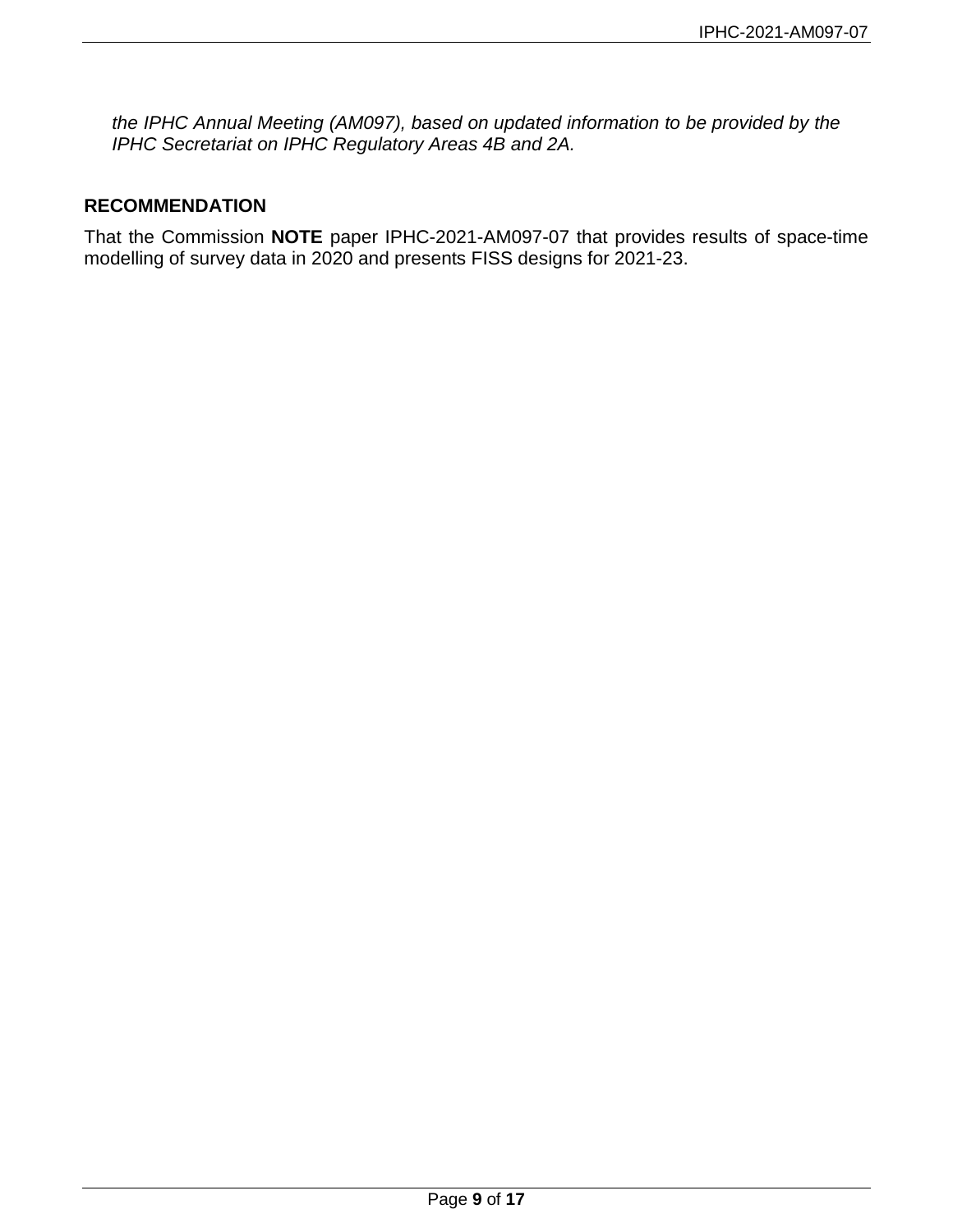

<span id="page-9-0"></span>

**Figure 4.** Map of the implemented 2020 FISS design, with orange circles representing those stations to be fished in 2020, and purple circles representing stations to be next fished in subsequent years.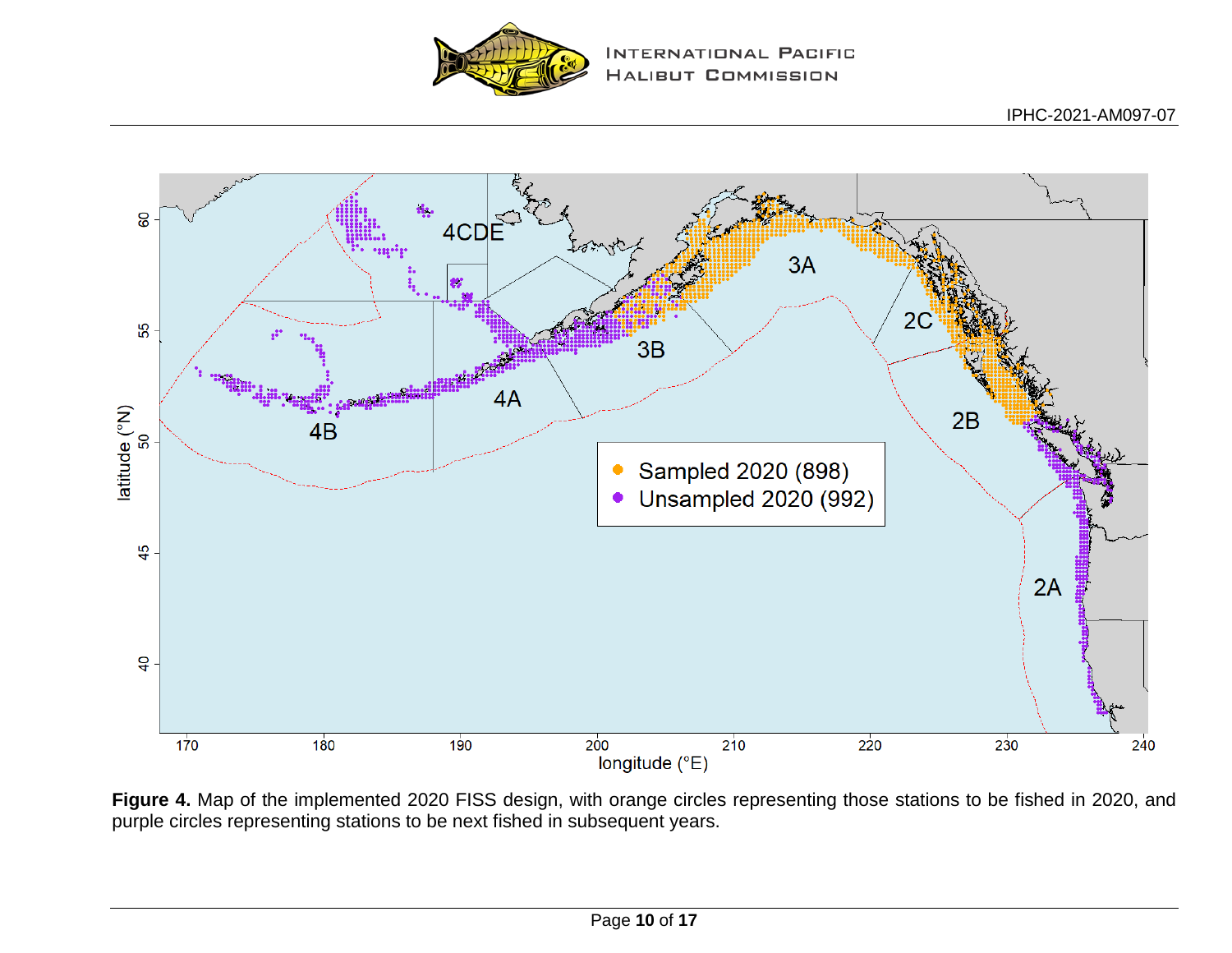<span id="page-10-0"></span>

**Figure 5.** Proposed '*minimum 2021 FISS design*' (orange circles) based on randomized sampling in 2B-3B, and a subarea design elsewhere. Purple circles are optional for meeting data quality criteria.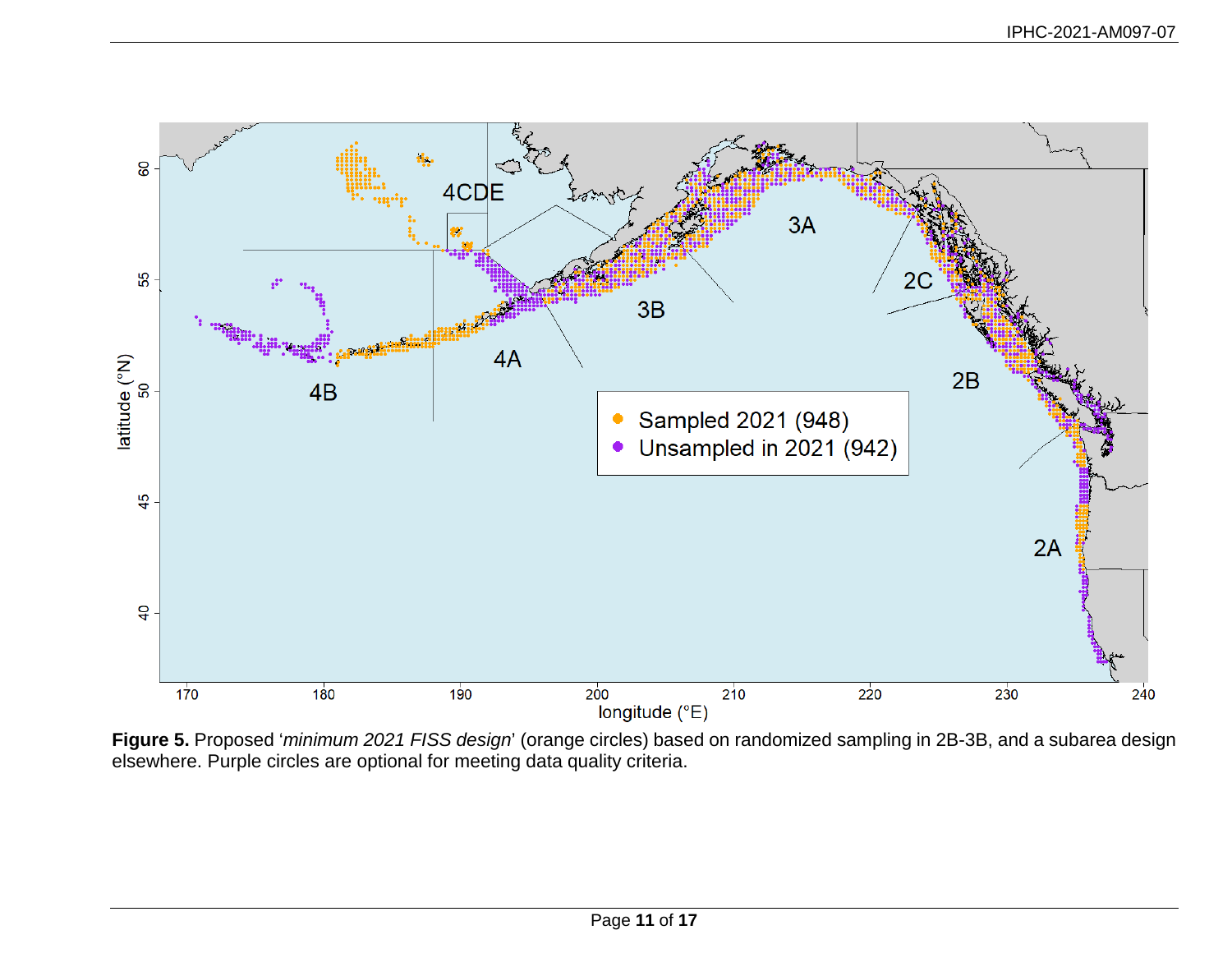

**Figure 6.** Proposed '*minimum 2022 FISS design*' (orange circles) based on randomized sampling in 2B-3B, and a subarea design elsewhere. Purple circles are optional for meeting data quality criteria.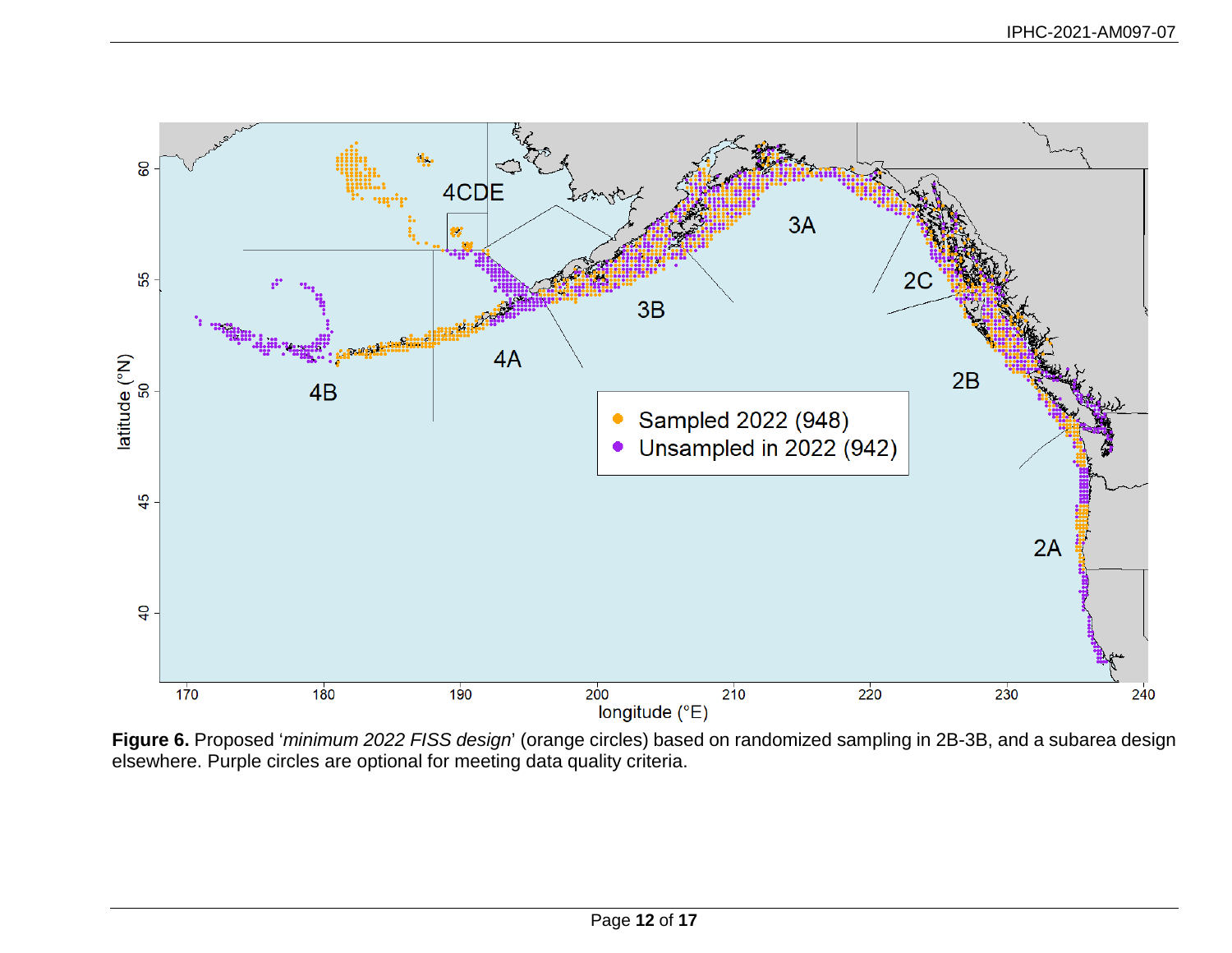

**Figure 7.** Proposed *'minimum 2023 FISS design'* (orange circles) based on randomized sampling in 2B-3B, and a subarea design elsewhere. Purple circles are optional for meeting data quality criteria.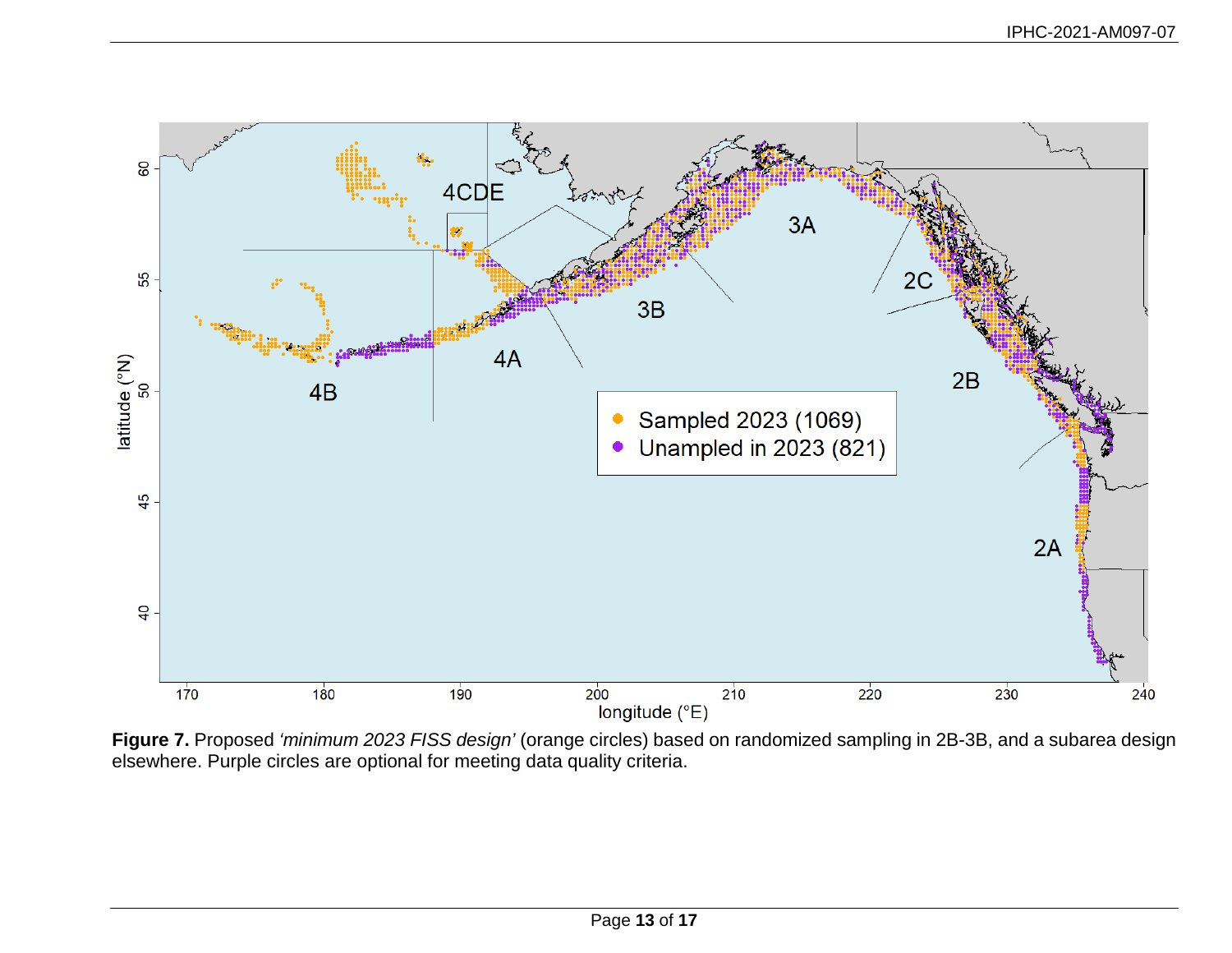<span id="page-13-0"></span>

**Figure 8.** '*Optimised minimum 2021 FISS design'* (orange circles). Stations represented by purple circles are not planned for sampling in 2021.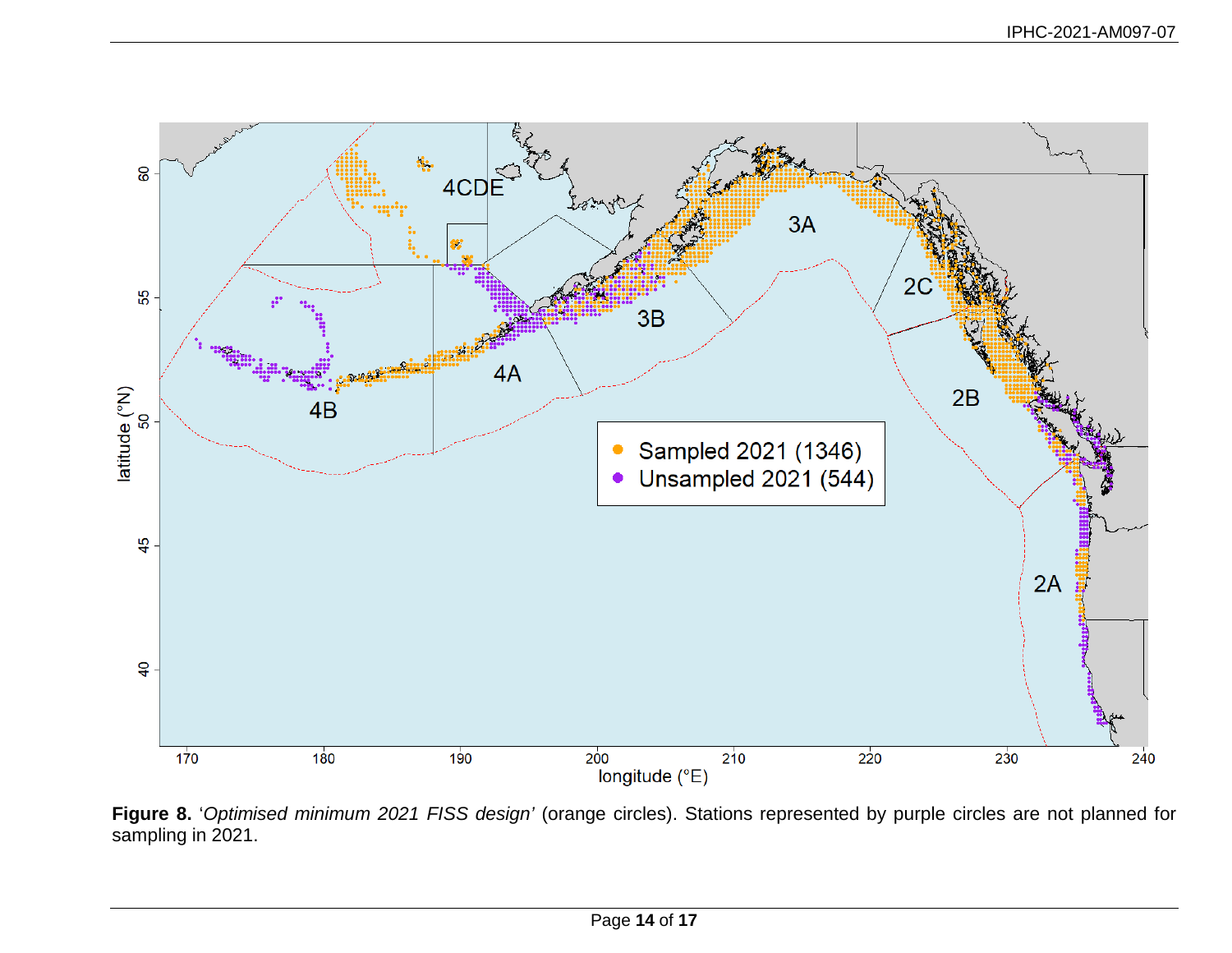

### **REFERENCES**

IPHC 2012. IPHC setline charters 1963 through 2003 IPHC-2012-TR058. 264p.

- IPHC 2020. Report of the 96th Session of the IPHC Annual Meeting (AM096) IPHC-2020- AM096-R. 51 p.
- IPHC 2020. IPHC Circular 2020-013: Intersessional Decision (22-29 May 2020). 2 p.
- IPHC 2020. Report of the 16th Session of the IPHC Scientific Review Board (SRB) IPHC-2020- SRB016-R. 19 p.
- IPHC 2020. Report of the 17th Session of the IPHC Scientific Review Board (SRB) IPHC-2020- SRB017-R. 21 p.
- IPHC 2020. Report of the 96th Session of the IPHC Interim Meeting (IM096) IPHC-2020-IM096- R. 38 p.
- IPHC 2020. Report of the 9th Special Session of the IPHC (SS09) IPHC-2020-SS09-R. 12 p.
- Webster R. A. 2016. Space-time modelling of setline survey data using INLA. Int. Pac. Halibut Comm. Report of Assessment and Research Activities 2015: 552-568.
- Webster R. A. 2017. Results of space-time modelling of survey WPUE and NPUE data. Int. Pac. Halibut Comm. Report of Assessment and Research Activities 2016: 241-257.
- Webster R. A., Soderlund E., Dykstra C. L., and Stewart I. J. (2020). Monitoring change in a dynamic environment: spatio-temporal modelling of calibrated data from different types of fisheries surveys of Pacific halibut. Can. J. Fish. Aquat. Sci. 1421-1432.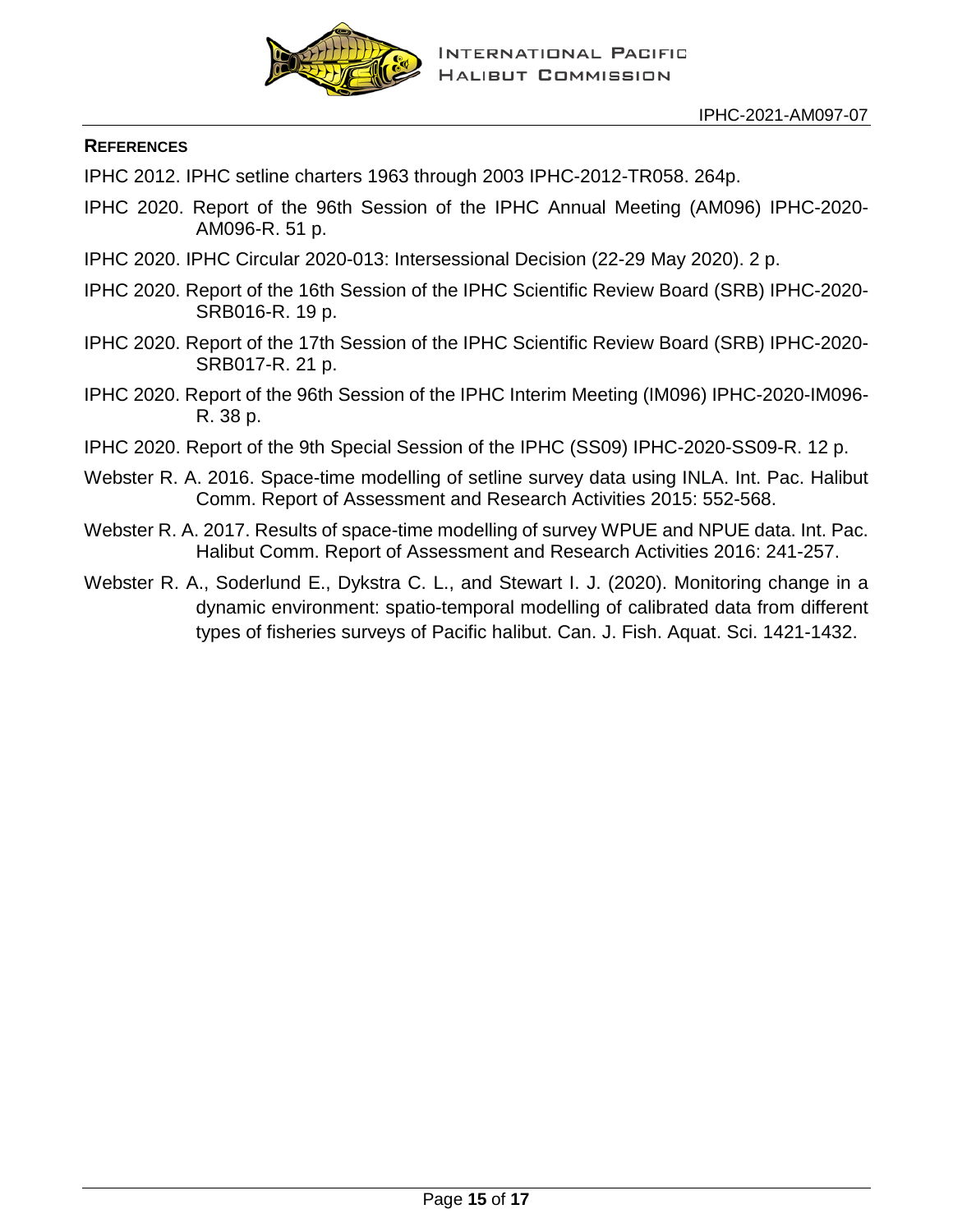

IPHC-2020-AM097-07

<span id="page-15-0"></span>

**APPENDIX A** Space-time modelling results by IPHC Regulatory Area

**Figure A.1**. Space-time model output for O32 WPUE for 1993-2020. Filled circles denote the posterior means of O32 WPUE for each year. Shaded regions show posterior 95% credible intervals, which provide a measure of uncertainty: the wider the shaded interval, the greater the uncertainty in the estimate. Numeric values in the lower left-hand corners are estimates of the change in mean O32 WPUE from 2019 to 2020.